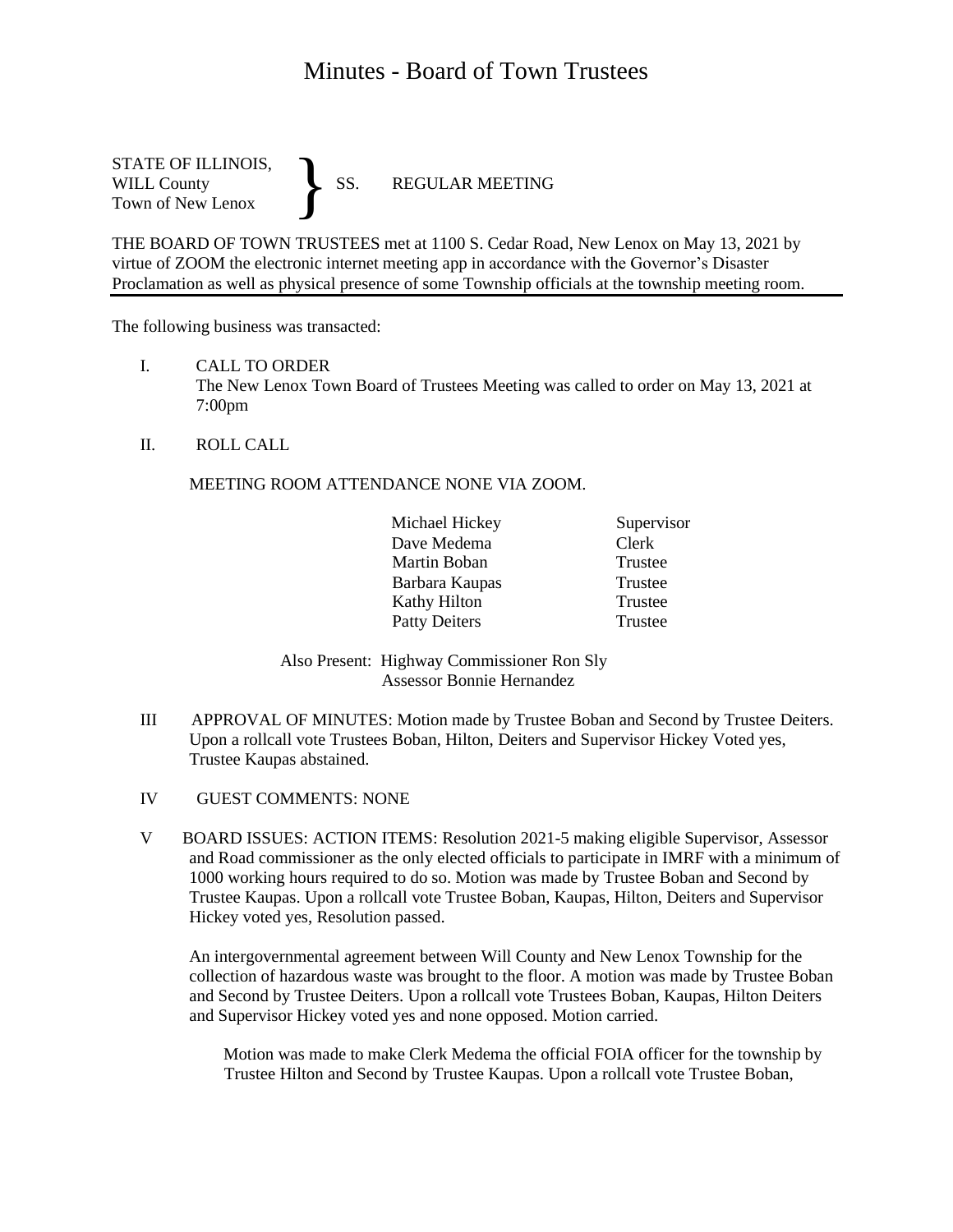Kaupas, Hilton, Deiters and Supervisor Hickey voted in favor and none opposed, motion carried.

 Motion was made for Resolution 2021-6 making Cass Wennlund the comptroller for the township by Trustee Boban and Second by Trustee Hilton. Upon a rollcall vote Trustee Boban, Kaupas, Hilton, Deiters and Supervisor Hickey voted in favor and having none opposed, motion carried.

### VI SUPERVISORS REPORT

At the annual town meeting, the sale of 2 vans was approved. Both were sold on Ebay, the wheel chair van sold for \$8,550 and the other for \$1,687. This Saturday is the business expo from 10:00 to 1:00 Debbie Cunningham will be working the booth. Supervisor Hickey was able to add 84 more cremation graves giving the cemetery another \$50,000 of revenue. A long-time tenant in senior housing is being transferred to a nursing facility and renovations to the apartment will be made. Supervisor Hickey closed by thanking everyone for making his job easy to do.

### VI I TRUSTEE REPORTS

Trustee Boban: Thanked Supervisor Hickey for his many years of service and revamping the cemeteries. Trustee Boban went on to speak about the dedication of Supervisor Hickey to the senior housing and the well-run township. He spoke of the health insurance negotiations the supervisor was able to work out for the township. Trustee Boban thanked the supervisor for his work on the food pantry. Supervisor Hickey wanted to make sure that everyone knows former Road Commissioner, Dennis McPartlin was a huge part in the pantry being built and finished. Trustee Boban said the residents of New Lenox Township are losing a great Supervisor.

Trustee Boban said 412 gallons of usable paint was collected and that the Newsletter was a big contributor towards informing the residents.

Trustee Kaupas: Wanted to thank Supervisor Hickey and that it was nice working with him. Trustee Kaupas commented on the supervisor's handling of the senior housing issues as they arose.

Trustee Hilton: Wanted to thank Supervisor Hickey and that she learned from him and he is leaving us a well-oiled machine.

Trustee Deiters: Thanked Supervisor Hickey for his service to the community.

## VIII OTHER ELECTED OFFICIALS

CLERK: Thanked the Supervisor for guiding him, leading him and being there for his family through several deaths. The clerk said he is a better person having known him.

ROAD COMMISSIONER: Thanked the Supervisor for his support.